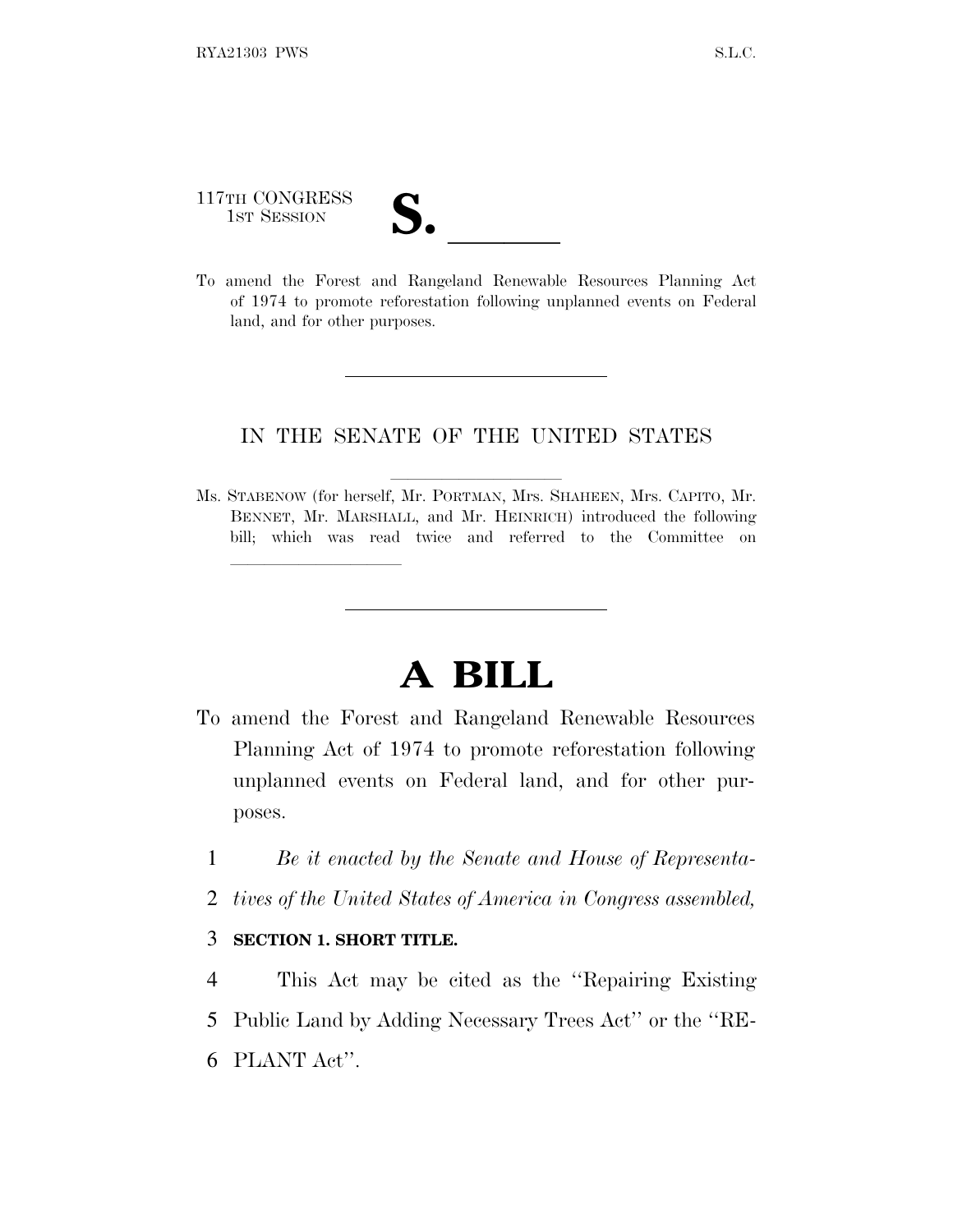| 1              | SEC. 2. REFORESTATION FOLLOWING WILDFIRES AND   |  |
|----------------|-------------------------------------------------|--|
| $\overline{2}$ | OTHER UNPLANNED EVENTS.                         |  |
| 3              | (a) FOREST AND RANGELAND RENEWABLE<br>$\rm{Re}$ |  |
| $\overline{4}$ | SOURCES PLANNING ACT OF 1974.—                  |  |
| 5              | (1) NATIONAL FOREST COVER POLICY.—              |  |
| 6              | (A) IN GENERAL.—Section 3 of the Forest         |  |
| 7              | and Rangeland Renewable Resources Planning      |  |
| 8              | Act of 1974 (16 U.S.C. 1601) is amended—        |  |
| 9              | (i) by redesignating subsection (e) as          |  |
| 10             | subsection $(f)$ ;                              |  |
| 11             | (ii) by redesignating the second sub-           |  |
| 12             | section (d) (relating to the policy of Con-     |  |
| 13             | gress regarding forested land in the Na-        |  |
| 14             | tional Forest System) as subsection (e);        |  |
| 15             | and                                             |  |
| 16             | (iii) in subsection (e) (as so redesig-         |  |
| 17             | $nated)$ —                                      |  |
| 18             | (I) in paragraph $(2)$ —                        |  |
| 19             | (aa) in the first sentence—                     |  |
| 20             | $(AA)$ by striking "9 of                        |  |
| 21             | this Act, the Secretary shall                   |  |
| 22             | annually for eight years fol-                   |  |
| 23             | lowing the enactment of this                    |  |
| 24             | subsection"<br>and inserting                    |  |
| 25             | "9, the Secretary shall, an-                    |  |
| 26             | nually during each of the 10                    |  |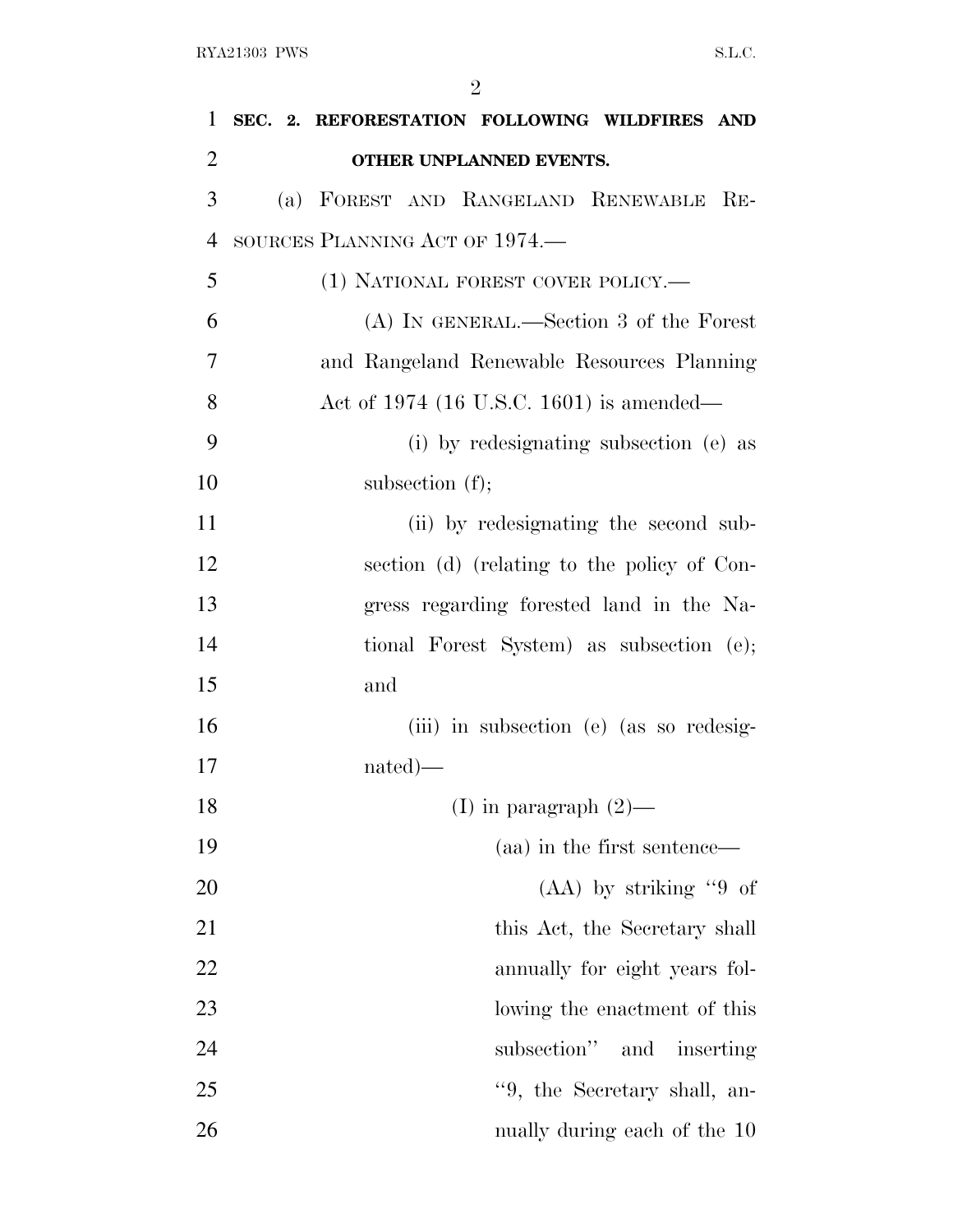| $\mathbf{1}$   | years beginning after the                |
|----------------|------------------------------------------|
| $\overline{2}$ | date of enactment of the                 |
| 3              | REPLANT Act"; and                        |
| $\overline{4}$ | (BB) by striking                         |
| 5              | "eight-year" and inserting               |
| 6              | " $10$ -year";                           |
| $\overline{7}$ | (bb) in the second sentence,             |
| 8              | by striking "such eight-year pe-         |
| 9              | riod" and inserting "the 10-year"        |
| 10             | period"; and                             |
| 11             | (cc) in the third sentence, by           |
| 12             | striking "1978" and inserting            |
| 13             | " $2021"$ ;                              |
| 14             | $(II)$ in paragraph $(3)$ , in the first |
| 15             | sentence, by striking "subsection (d)"   |
| 16             | and inserting "subsection"; and          |
| 17             | (III) by adding at the end the           |
| 18             | following:                               |
| 19             | "(4) REFORESTATION REQUIREMENTS.-        |
| 20             | "(A) DEFINITIONS.—In this paragraph:     |
| 21             | "(i) NATURAL REGENERATION.-              |
| 22             | $\lq\lq$ (I) IN GENERAL.—The<br>term     |
| 23             | 'natural regeneration' means the es-     |
| 24             | tablishment of a tree or tree age class  |
| 25             | from natural seeding, sprouting, or      |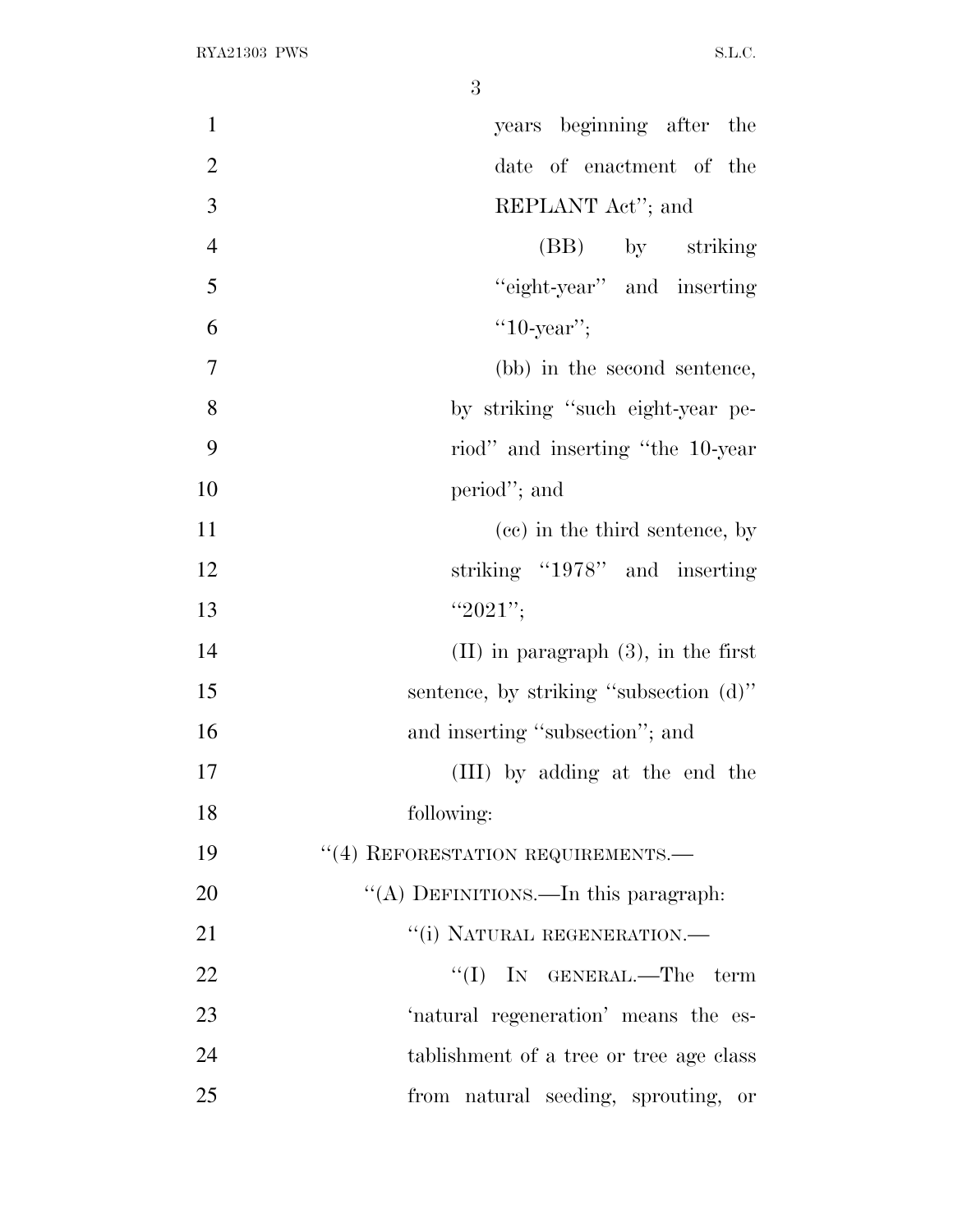| $\mathbf{1}$   | suckering in accordance with the man-      |
|----------------|--------------------------------------------|
| $\mathbf{2}$   | agement objectives of an applicable        |
| $\overline{3}$ | land management plan.                      |
| $\overline{4}$ | "(II) INCLUSION.—The term                  |
| 5              | 'natural regeneration' may include         |
| 6              | any site preparation activity to en-       |
| $\tau$         | hance the success of regeneration to       |
| 8              | the desired species composition and        |
| 9              | structure.                                 |
| 10             | "(ii) PRIORITY LAND.—The term 'pri-        |
| 11             | ority land' means National Forest System   |
| 12             | land that, due to an unplanned event—      |
| 13             | $\lq\lq$ does not meet the conditions      |
| 14             | for appropriate forest cover described     |
| 15             | in paragraph $(1)$ ;                       |
| 16             | $\lq\lq$ (II) requires reforestation to    |
| 17             | meet the objectives of an applicable       |
| 18             | land management plan; and                  |
| 19             | "(III) is unlikely to experience           |
| 20             | natural regeneration without assist-       |
| 21             | ance.                                      |
| 22             | "(iii) REFORESTATION.—The term             |
| 23             | 'reforestation' means the act of renewing  |
| 24             | tree cover, taking into consideration spe- |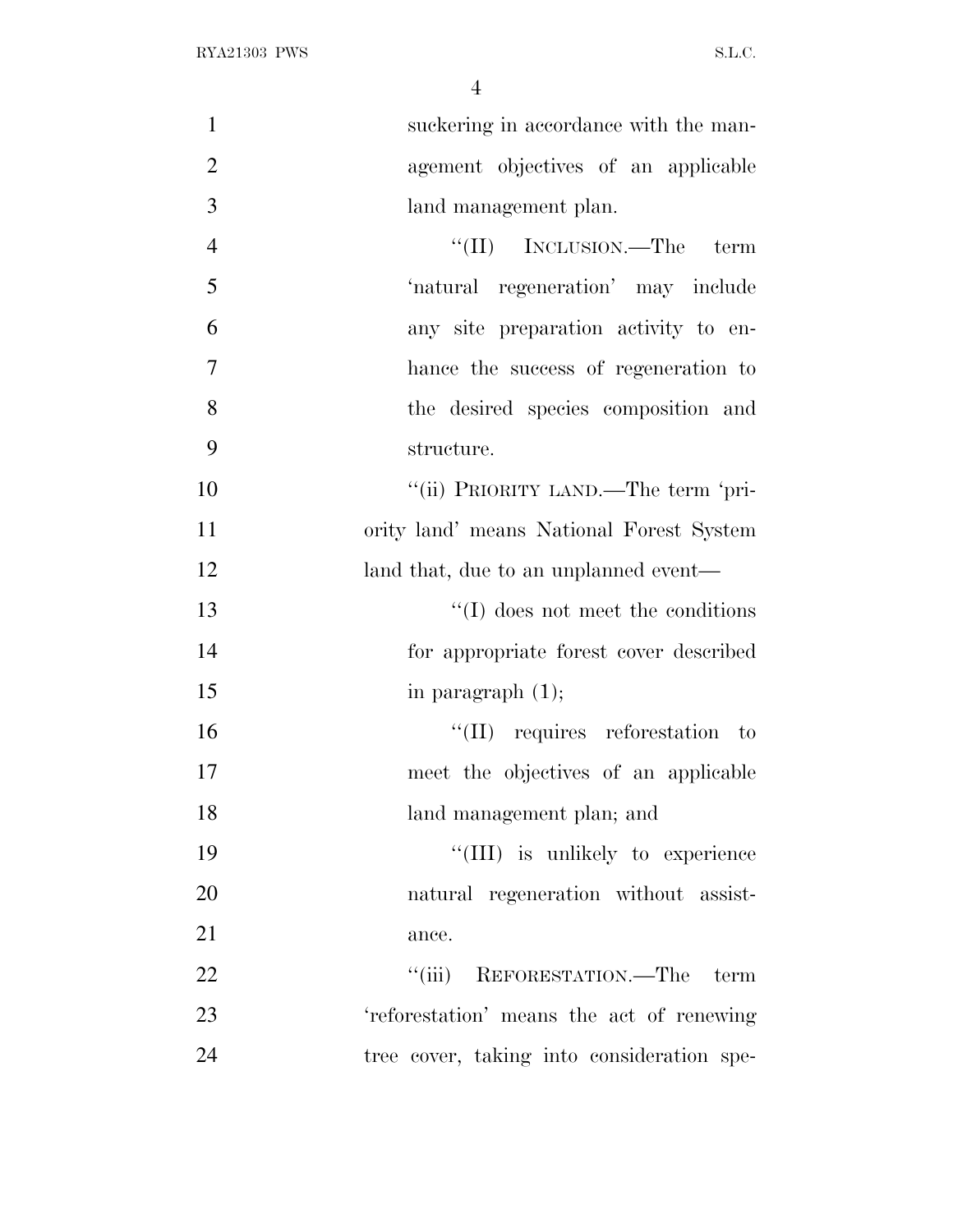| $\mathbf{1}$   | cies composition and resilience, by estab- |
|----------------|--------------------------------------------|
| $\mathbf{2}$   | lishing young trees through—               |
| 3              | $\lq\lq$ (I) natural regeneration;         |
| $\overline{4}$ | "(II) natural regeneration with            |
| 5              | site preparation; or                       |
| 6              | "(III) planting or direct seeding.         |
| $\overline{7}$ | "(iv) SECRETARY.—The term 'Sec-            |
| 8              | retary' means the Secretary, acting        |
| 9              | through the Chief of the Forest Service.   |
| 10             | $``(v)$ UNPLANNED EVENT.—                  |
| 11             | "(I) IN GENERAL.—The term                  |
| 12             | 'unplanned event' means any un-            |
| 13             | planned disturbance that—                  |
| 14             | "(aa) disrupts ecosystem or                |
| 15             | forest structure or composition;           |
| 16             | <b>or</b>                                  |
| 17             | "(bb) changes resources,                   |
| 18             | substrate availability, or the             |
| 19             | physical environment.                      |
| 20             | "(II) INCLUSIONS.—The<br>term              |
| 21             | 'unplanned event' may include—             |
| 22             | $\lq(aa)$ a wildfire;                      |
| 23             | "(bb) an infestation of in-                |
| 24             | sects or disease;                          |
| 25             | $f'(ce)$ a weather event; and              |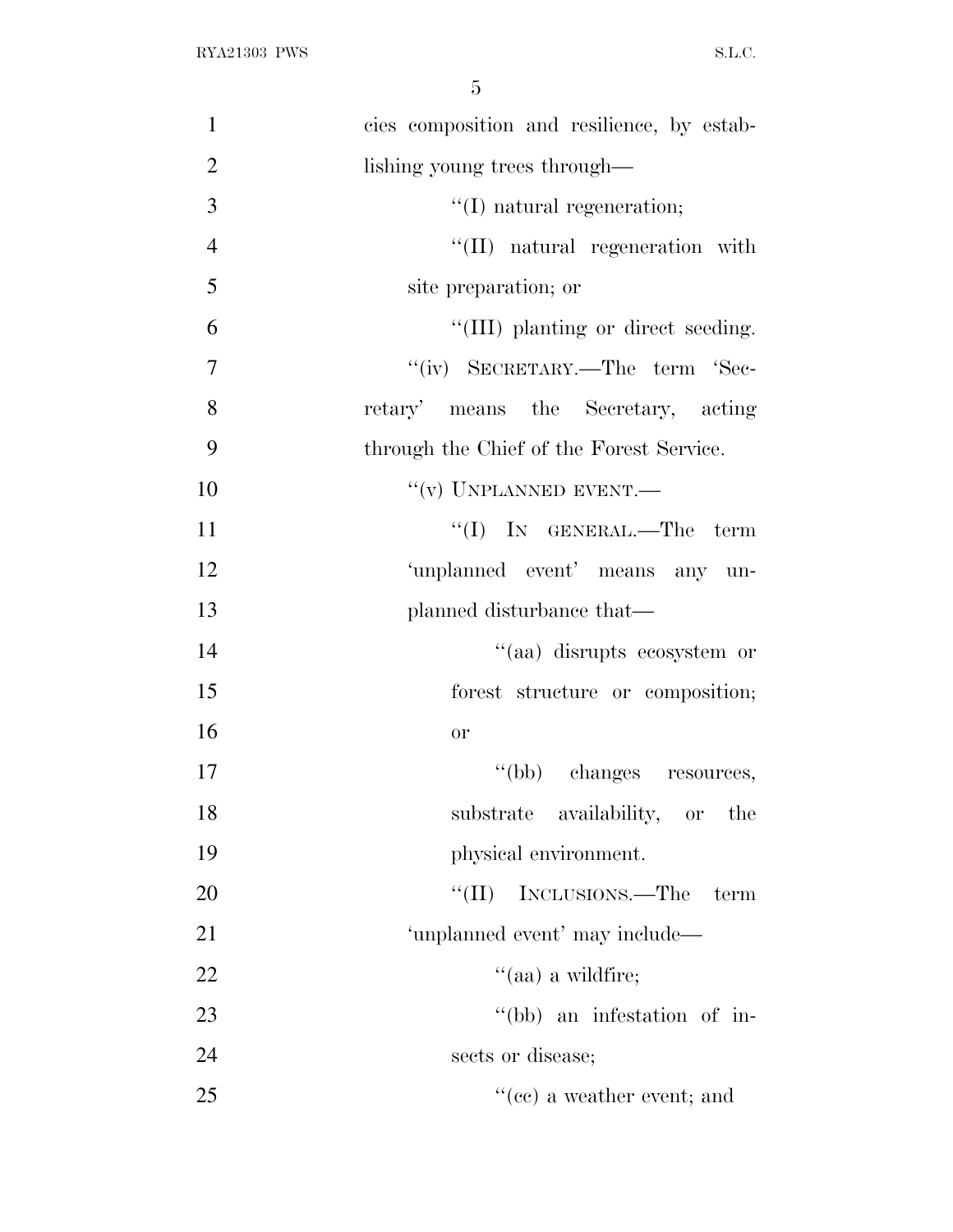| $\mathbf{1}$   | "(dd) animal damage.                                |
|----------------|-----------------------------------------------------|
| $\overline{2}$ | "(B) REQUIREMENT.—Each reforestation                |
| 3              | activity under this section shall be carried out    |
| $\overline{4}$ | in accordance with applicable Forest Service        |
| 5              | management practices and definitions, including     |
| 6              | definitions relating to silvicultural practices and |
| 7              | forest management.                                  |
| 8              | "(C) REFORESTATION PRIORITY.-                       |
| 9              | "(i) IN GENERAL.—In carrying out                    |
| 10             | this subsection, the Secretary shall give           |
| 11             | priority to projects on the priority list de-       |
| 12             | scribed in clause (ii).                             |
| 13             | "(ii) PRIORITY LIST.—                               |
| 14             | $\lq\lq$ (I) IN GENERAL.—The<br>Sec-                |
| 15             | retary shall, based on recommenda-                  |
| 16             | tions from regional foresters, create a             |
| 17             | priority list of reforestation projects             |
| 18             | $that-$                                             |
| 19             | "(aa) primarily take place                          |
| 20             | on priority land;                                   |
| 21             | "(bb) promote effective re-                         |
| 22             | forestation following unplanned                     |
| 23             | events; and                                         |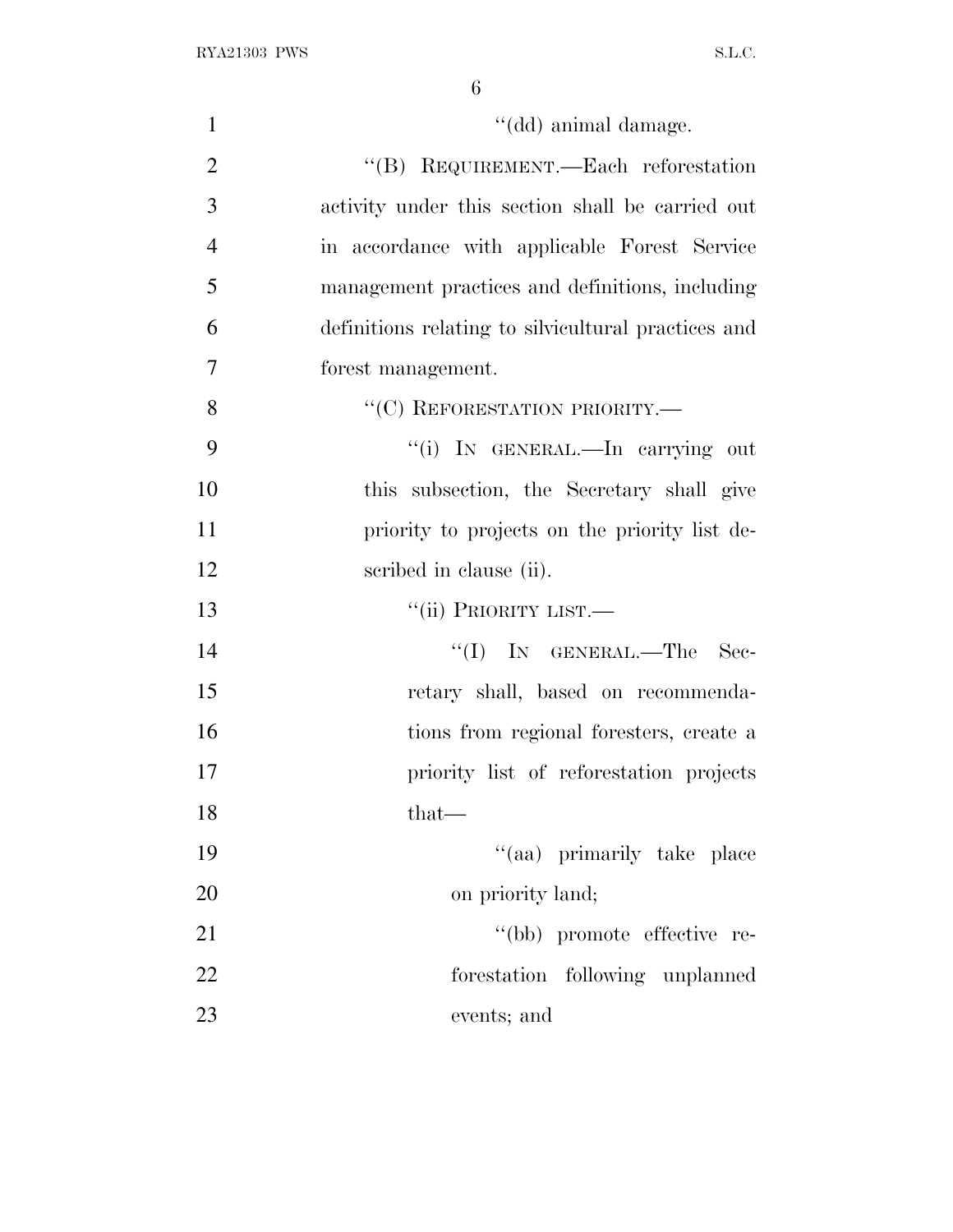| $\mathbf{1}$   | "(cc) may include activities                    |
|----------------|-------------------------------------------------|
| $\overline{2}$ | to ensure adequate and appro-                   |
| 3              | priate seed availability.                       |
| $\overline{4}$ | "(II) RANKING.—The Secretary                    |
| 5              | shall rank projects on the priority list        |
| 6              | under subclause (I) based on—                   |
| $\tau$         | "(aa) documentation of an                       |
| 8              | effective reforestation project                 |
| 9              | plan;                                           |
| 10             | "(bb) the ability to measure                    |
| 11             | the progress and success of the                 |
| 12             | project; and                                    |
| 13             | "(ce) the ability of a project                  |
| 14             | to provide benefits relating to                 |
| 15             | forest function and health, soil                |
| 16             | health and productivity, wildlife               |
| 17             | habitat, improved air and water                 |
| 18             | quality, carbon sequestration po-               |
| 19             | tential, resilience, job creation,              |
| 20             | and enhanced recreational oppor-                |
| 21             | tunities.".                                     |
| 22             | CONFORMING AMENDMENT.-Section<br>(B)            |
| 23             | 9 of the Cooperative Forestry Assistance Act of |
| 24             | $1978$ (16 U.S.C. 2105) is amended, in the un-  |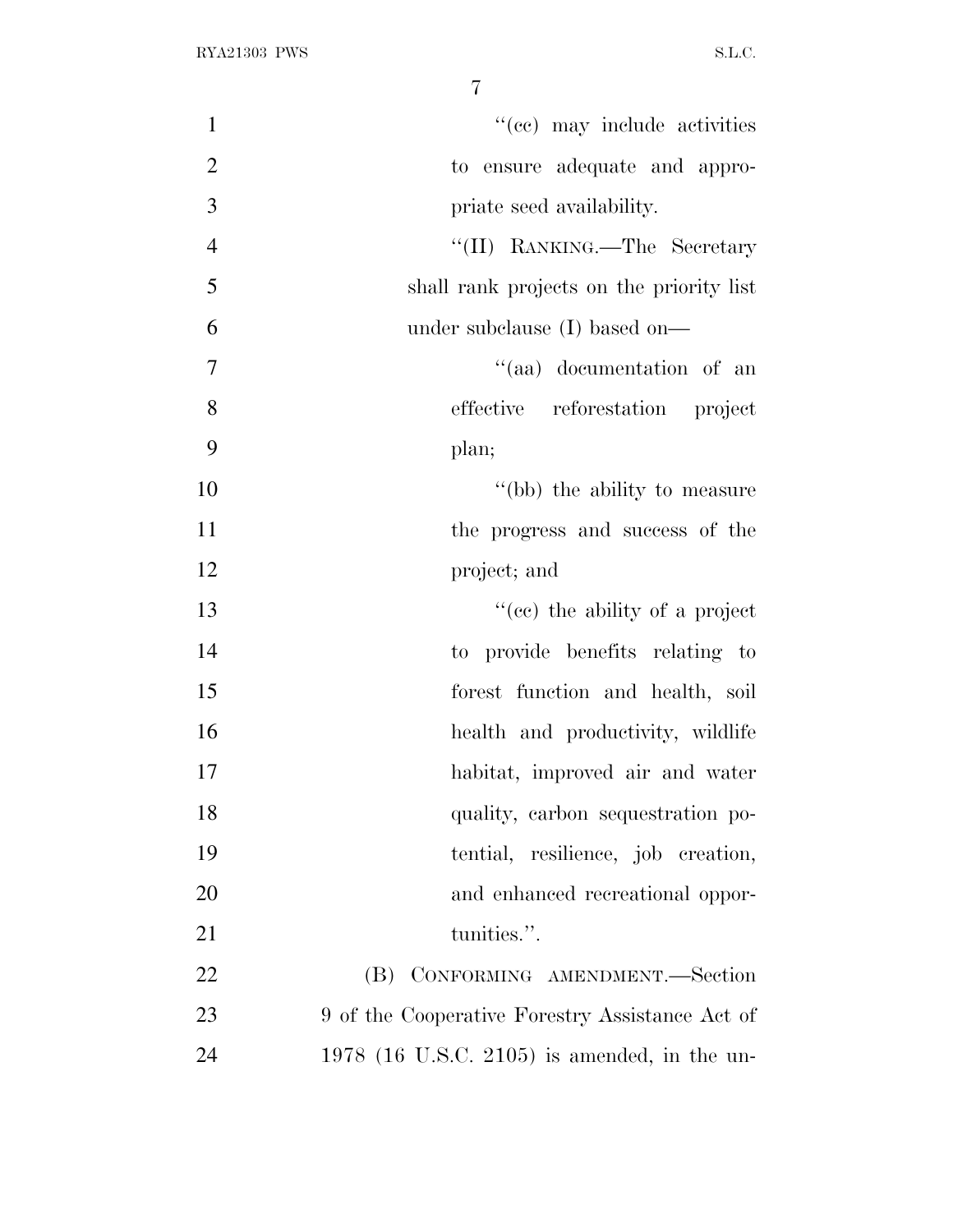| $\mathbf{1}$   | designated matter following paragraph (5) of        |
|----------------|-----------------------------------------------------|
| $\overline{2}$ | subsection $(g)$ —                                  |
| 3              | (i) by striking "section $3(d)$ " and in-           |
| $\overline{4}$ | serting "subsection (e) of section 3"; and          |
| 5              | (ii) by striking "1601(d)" and insert-              |
| 6              | ing "1601".                                         |
| 7              | (2) NATIONAL FOREST SYSTEM PROGRAM ELE-             |
| 8              | MENTS.—Section 9 of the Forest and Rangeland Re-    |
| 9              | newable Resources Planning Act of 1974 (16 U.S.C.   |
| 10             | 1607) is amended, in the second sentence, by strik- |
| 11             | ing "2000" and inserting "2030".                    |
| 12             | (b) REFORESTATION TRUST FUND.—Section 303 of        |
| 13             | Public Law 96–451 (16 U.S.C. 1606a) is amended—     |
| 14             | $(1)$ in subsection $(b)$ —                         |
| 15             | $(A)$ by striking paragraph $(2)$ ;                 |
| 16             | $(B)$ in paragraph $(3)$ —                          |
| 17             | (i) in the second sentence, by striking             |
| 18             | "Proper adjustment" and inserting the fol-          |
| 19             | lowing:                                             |
| 20             | "(3) ADJUSTMENT OF ESTIMATES.—Proper ad-            |
| 21             | justment"; and                                      |
| 22             | (ii) by striking $(3)$ The amounts"                 |
| 23             |                                                     |
|                | and inserting the following:                        |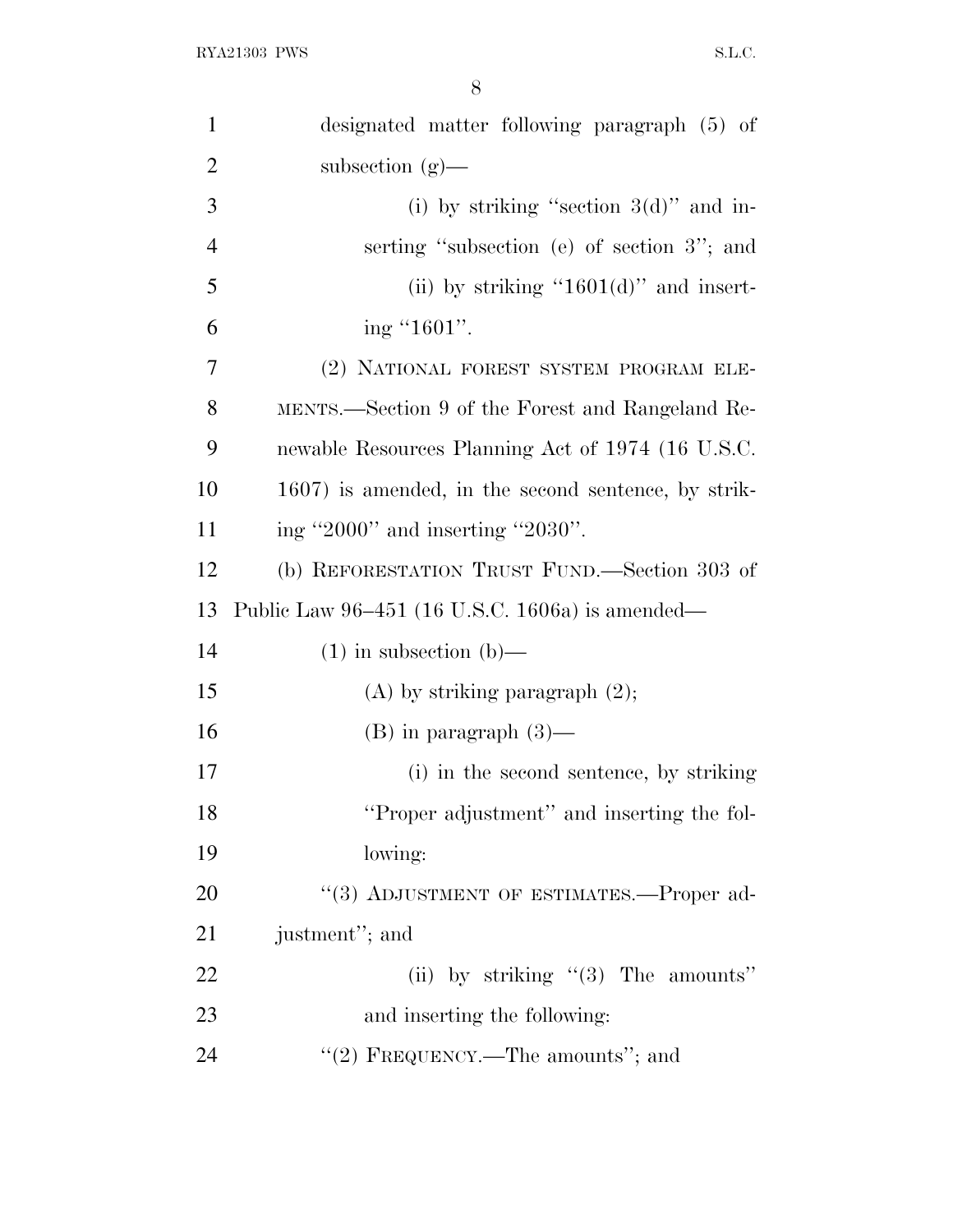| 1              | (C) by striking the subsection designation      |
|----------------|-------------------------------------------------|
| 2              | and all that follows through "the Secretary" in |
| 3              | paragraph (1) and inserting the following:      |
| $\overline{4}$ | "(b) TRANSFERS TO TRUST FUND.—                  |
| 5              | "(1) IN GENERAL.—The Secretary"; and            |
| 6              | $(2)$ in subsection $(d)(1)$ —                  |
| 7              | (A) by striking "section $3(d)$ " and insert-   |
| 8              | ing "subsection (e) of section 3"; and          |
| 9              | (B) by striking "1601(d)" and inserting         |
| 10             | " $1601"$ .                                     |

## **SEC. 3. REPORT.**

 Not later than 1 year after the date of enactment of this Act, and annually thereafter, the Secretary of Agri- culture shall submit to the Committee on Agriculture, Nu- trition, and Forestry of the Senate and the Committee on Agriculture of the House of Representatives, and make publicly available on the website of the Forest Service, a report that describes, with respect to the preceding year—

 (1) an evaluation of the degree to which the Secretary has achieved compliance with the require- ments contained in the amendments made by this Act, including, as a result of those amendments, the number of acres covered by reforestation projects 24 that follow unplanned events (such as wildfires);